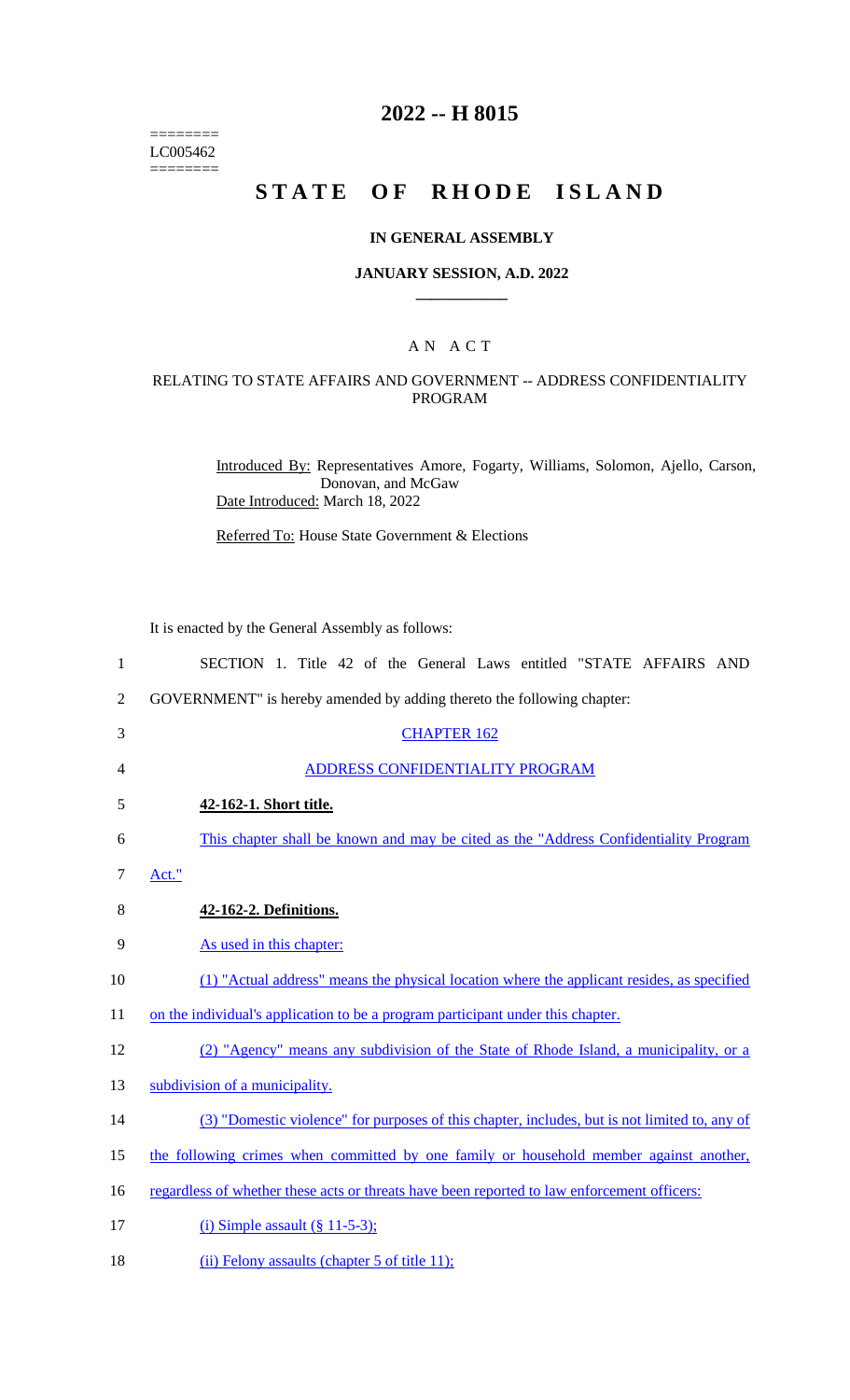| $\mathbf{1}$   | $(iii)$ Vandalism $(\S 11-44-1)$ ;                                                                    |  |  |  |  |  |  |
|----------------|-------------------------------------------------------------------------------------------------------|--|--|--|--|--|--|
| $\overline{2}$ | (iv) Disorderly conduct $(\S 11-45-1)$ ;                                                              |  |  |  |  |  |  |
| 3              | (v) Trespass $(\S 11-44-26)$ ;                                                                        |  |  |  |  |  |  |
| 4              | (vi) Kidnapping $(\S 11-26-1)$ ;                                                                      |  |  |  |  |  |  |
| 5              | (vii) Child-snatching $(\S 11-26-1.1)$ ;                                                              |  |  |  |  |  |  |
| 6              | (viii) Sexual assault $(\frac{8}{9} \times 11 - 37 - 2)$ and $11 - 37 - 4$ ;                          |  |  |  |  |  |  |
| 7              | (ix) Homicide (§§ 11-23-1 and 11-23-3);                                                               |  |  |  |  |  |  |
| 8              | (x) Violation of the provisions of a protective order entered pursuant to $\S 15-5-19$ , chapter      |  |  |  |  |  |  |
| 9              | 15 of title 15, or chapter 8.1 of title 8 where the respondent has knowledge of the order and the     |  |  |  |  |  |  |
| 10             | <u>penalty for its violation, or a violation of a no contact order issued pursuant to § 12-29-4;</u>  |  |  |  |  |  |  |
| 11             | (xi) Stalking (chapter 59 of title 11);                                                               |  |  |  |  |  |  |
| 12             | (xii) Refusal to relinquish or to damage or to obstruct a telephone $(\S 11-35-14)$ ;                 |  |  |  |  |  |  |
| 13             | (xiii) Burglary and Unlawful Entry (chapter 8 of title 11);                                           |  |  |  |  |  |  |
| 14             | $(xiv)$ Arson (chapter 4 of title 11);                                                                |  |  |  |  |  |  |
| 15             | $(xv)$ Cyberstalking and cyberharassment $(\S 11-52-4.2)$ ;                                           |  |  |  |  |  |  |
| 16             | $(xvi)$ Domestic assault by strangulation $(\S 11-5-2.3)$ ; or                                        |  |  |  |  |  |  |
| 17             | (xvii) Electronic tracking of motor vehicles (§ 11-69-1).                                             |  |  |  |  |  |  |
| 18             | (4) "Family or household member" means current or former intimate partners, spouses,                  |  |  |  |  |  |  |
| 19             | former spouses, persons related by blood or marriage, persons who are presently residing together     |  |  |  |  |  |  |
| 20             | or who have resided together in the past, and persons who have a child in common regardless of        |  |  |  |  |  |  |
| 21             | whether they have been married or have lived together, or persons who are, or have been, in a         |  |  |  |  |  |  |
| 22             | dating or engagement relationship.                                                                    |  |  |  |  |  |  |
| 23             | (5) "Law enforcement agency" means the department of public safety, a municipal police                |  |  |  |  |  |  |
| 24             | department, a sheriff's department, the attorney general's office, and shall also mean the department |  |  |  |  |  |  |
| 25             | of children, youth, and families when engaged in the investigation of child abuse and neglect.        |  |  |  |  |  |  |
| 26             | (6) "Law enforcement purposes" means all matters relating to:                                         |  |  |  |  |  |  |
| 27             | (i) The prevention, investigation, prosecution, or adjudication of criminal offenses, civil           |  |  |  |  |  |  |
| 28             | matters, or juvenile matters;                                                                         |  |  |  |  |  |  |
| 29             | (ii) The investigation, prosecution, adjudication, detention, supervision, or correction of           |  |  |  |  |  |  |
| 30             | persons suspected, charged, or convicted of criminal offenses or juvenile delinquencies;              |  |  |  |  |  |  |
| 31             | (iii) The protection of the general health, welfare, and safety of the public or the State of         |  |  |  |  |  |  |
| 32             | Rhode Island;                                                                                         |  |  |  |  |  |  |
| 33             | (iv) The execution and enforcement of court orders;                                                   |  |  |  |  |  |  |
| 34             | (v) Service of criminal or civil process or court orders;                                             |  |  |  |  |  |  |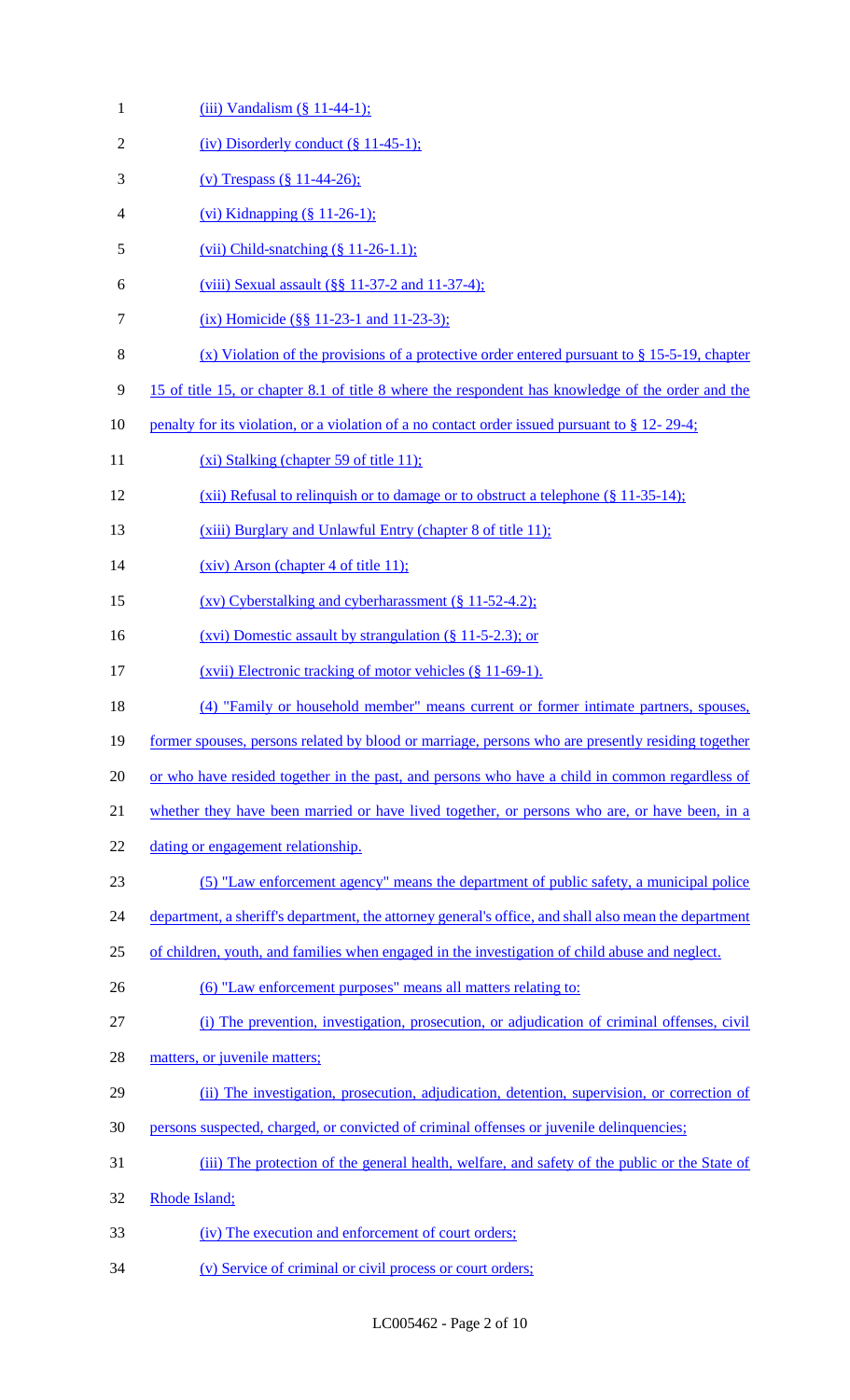(vi) Screening for criminal justice employment; (viii) Other actions taken in performance of official duties, as set forth by statutes, rules, policies, judicial case law, and the U.S. and Rhode Island Constitutions; and (viii) Criminal identification activities, including the collection, storage, and dissemination of criminal history records, sex offender registry information, and DNA material and information. (7) "Public record" means a public record as defined in § 38-2-2 ("public records"). (8) "Secretary" means the Rhode Island secretary of state. (9) "Substitute address" means the secretary's designated address for the address confidentiality program. **42-162-3. Address confidentiality program.**  (a) Pursuant to the provisions of subsection (b) of this section, a person may apply to the 12 secretary of state to have an address designated by the secretary to serve as the person's substitute 13 address. Upon receipt by the secretary of a process or mail for a participant, the office of the 14 secretary shall immediately forward all such process or mail to the appropriate program participants 15 at the address specified by the participant for that purpose, and shall record the date of such 16 <u>forwarding.</u> (b) The secretary of state shall approve an application if it is filed on the form prescribed by the secretary of state, signed and dated, containing the following: (1) The applicant's statement made under oath, under penalty of perjury, that: 20 (i) The applicant is a victim of domestic violence; and 21 (ii) The applicant fears for their safety or their children's safety; (2) A designation of the secretary as agent for purposes of service of process and for the purpose of receipt of mail; (3) If different than the actual address, the preferred mailing address where the applicant 25 can be contacted by the secretary; and the telephone number or numbers where the applicant can 26 be called by the secretary; and (4) The actual address that the applicant requests not be disclosed for the reason that disclosure will increase the risk of domestic violence. (c) A parent, or legal guardian acting on behalf of a minor or an incapacitated person may submit an application if the parent or legal guardian states under oath, under penalty of perjury, that 31 the parent or legal guardian has legal authority to act on the minor's or incapacitated person's behalf. (d) Upon receipt of a properly completed application, the secretary shall certify the applicant as a program participant. Applicants shall be certified for five (5) years following the date of filing, at which time the applicant may apply for renewal.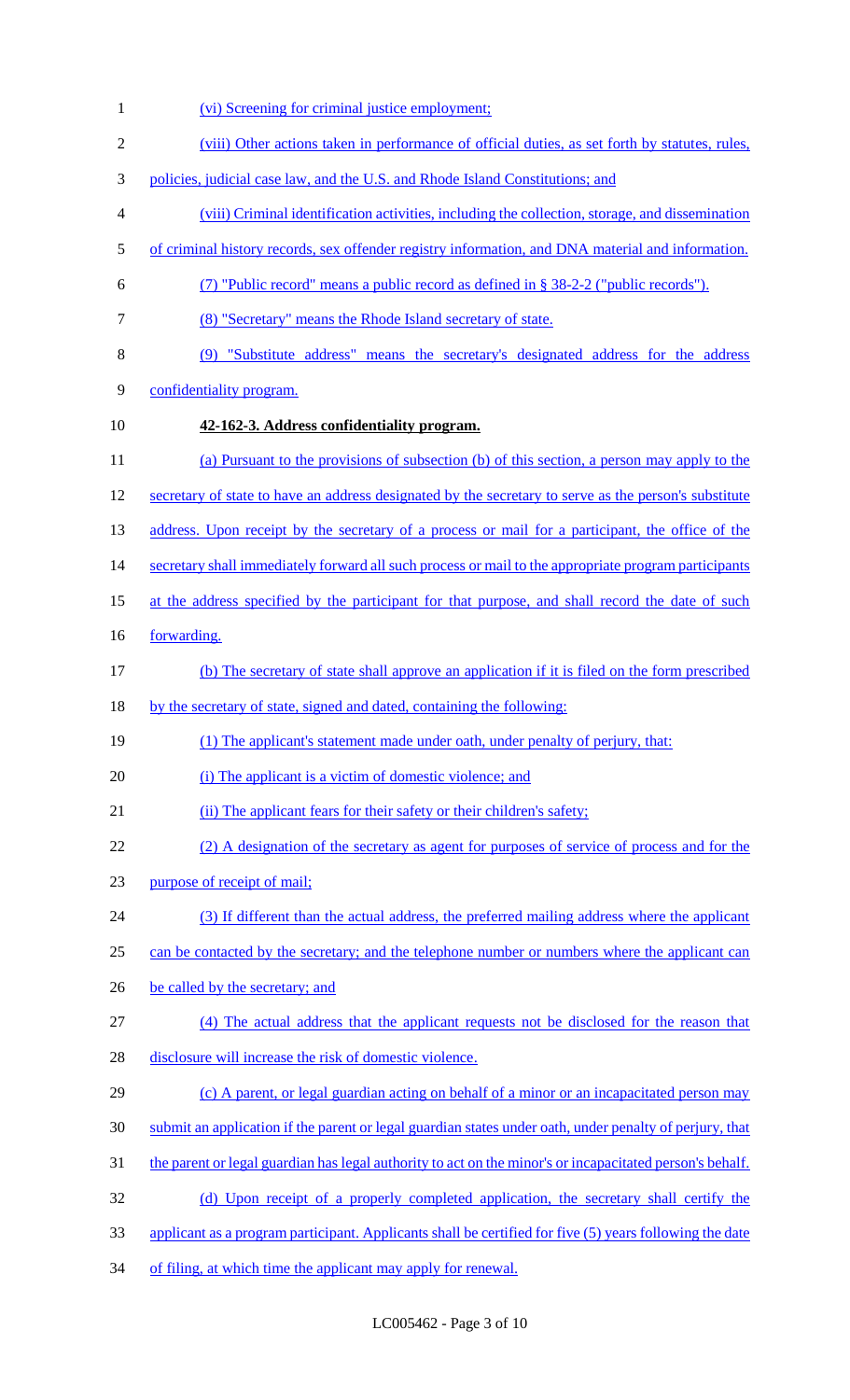| $\mathbf{1}$     | (e) Once certified, the program participant may use the address designated by the secretary        |
|------------------|----------------------------------------------------------------------------------------------------|
| $\sqrt{2}$       | as their home and work address.                                                                    |
| 3                | (f) A program participant shall notify the secretary of state of any name change and of any        |
| 4                | change in actual address within seven (7) days of the change.                                      |
| $\mathfrak s$    | (g) Service of process on a program participant, a program participant's minor child,              |
| 6                | incapacitated person or other adult member of the program participant's household shall be         |
| $\boldsymbol{7}$ | complete when the secretary receives such process by mail or otherwise.                            |
| 8                | 42-162-4. Certification cancellation.                                                              |
| 9                | (a) The secretary shall cancel certification of a program participant who applies using false      |
| 10               | information.                                                                                       |
| 11               | (b) The secretary of state may cancel a program participant's certification for any of the         |
| 12               | following reasons:                                                                                 |
| 13               | (1) The program participant does not notify the secretary that he or she has obtained a name       |
| 14               | change; provided, the program participant may reapply under their new name;                        |
| 15               | (2) The program participant fails to notify the secretary of state of a change in actual or        |
| 16               | mailing address; or                                                                                |
| 17               | (3) Mail forwarded to the program participant's address is returned as nondeliverable.             |
| 18               | (c) The secretary of state shall send a notice of cancellation to the program participant,         |
| 19               | setting forth the reasons for cancellation. The program participant shall have thirty (30) days to |
| 20               | appeal the cancellation decision.                                                                  |
| 21               | (d) Program participants may withdraw from the program with written notice to the                  |
| 22               | secretary.                                                                                         |
| 23               | 42-162-5. Agency acceptance of designated address - Waiver.                                        |
| 24               | (a) A program participant may request that state and local agencies use the substitute             |
| 25               | address. When creating, modifying or maintaining a public record, state and local agencies shall   |
| 26               | accept the substitute address when the program participant provides documentation of certification |
| 27               | in the program.                                                                                    |
| 28               | (b) An agency may request the secretary of state waive the application of subsection (a) of        |
| 29               | this section, upon showing:                                                                        |
| 30               | (1) The agency has a bona fide statutory or administrative requirement for the use of the          |
| 31               | participant's actual address which would otherwise be confidential under this chapter; and         |
| 32               | (2) The agency has explained how its acceptance of the substitute address will prevent the         |
| 33               | agency from meeting its obligations under the law and why it cannot meet its statutory or          |
| 34               | administrative obligation by a change in its internal procedures.                                  |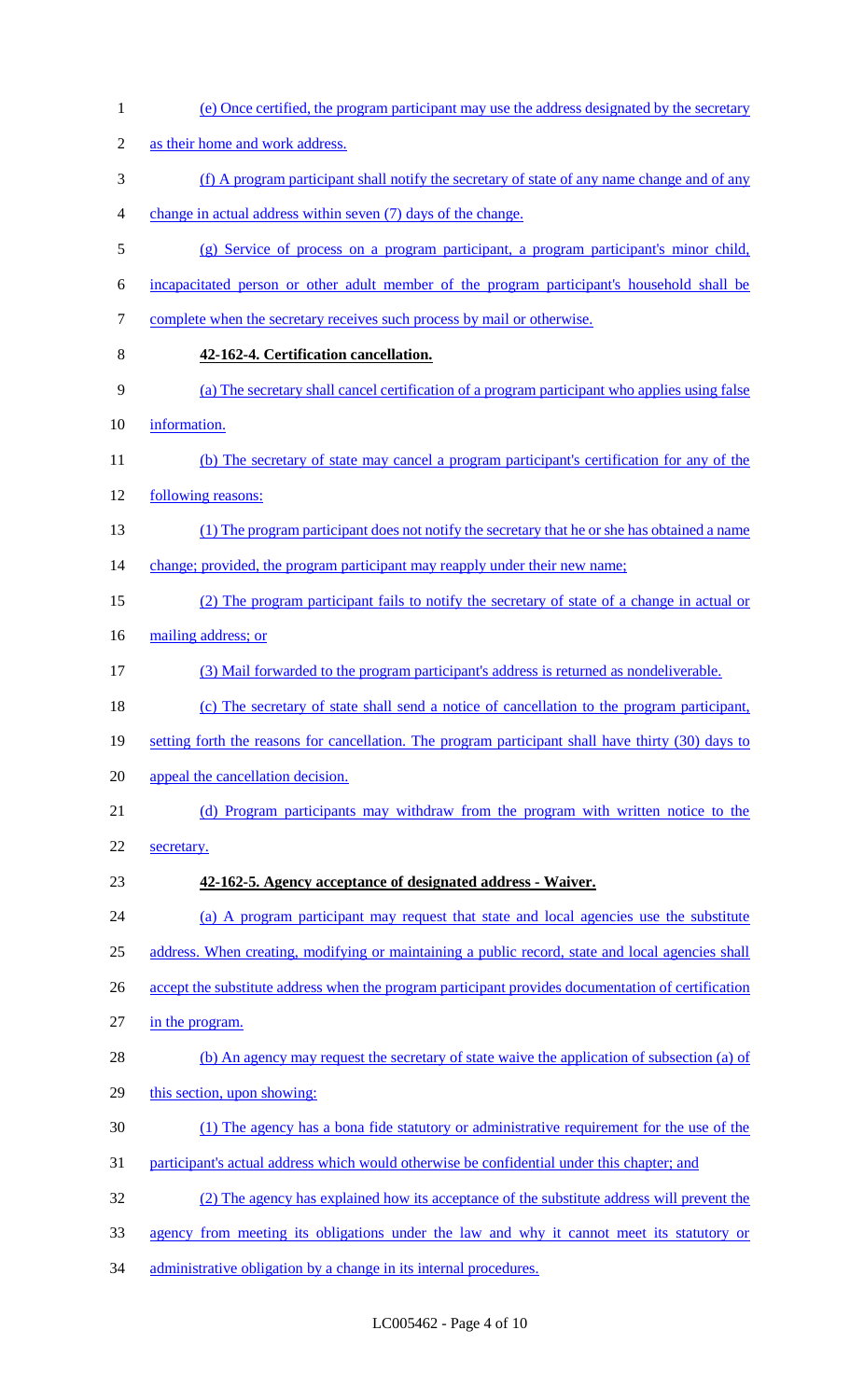(c) Any agency receiving a waiver shall maintain the confidentiality of the program participant's address by redacting the actual address when the record is released to any person and shall not make the program participant's actual address available for inspection or copying, except under the following circumstances: (1) There is a bona fide statutory or administrative requirement for the communication of an actual address to another agency that has received a waiver from the secretary of state; provided that, each waiver specifically authorizes such communication with the specified agency; or (2) If directed by a court order, to a person identified in the order. **42-162-6. Disclosure of address prohibited - exceptions.**  (a) The secretary of state may not make a program participant's address, other than substitute address, available for inspection or copying, except under the following circumstances: (1) If requested by a law enforcement agency for a law enforcement purposes with an 14 accompanying warrant; or (2) If directed by a court order, to a person identified in the order. 16 (b) The secretary of state shall provide immediate notification of disclosure to a program 17 participant when disclosure takes place under this section. **42-162-7. Nondisclosure of address in criminal and civil proceedings.**  19 No person shall be compelled to disclose a program participant's actual address during the 20 discovery phase of or during a proceeding before a court of competent jurisdiction or administrative tribunal unless the court or administrative tribunal finds, based upon a preponderance of the 22 evidence, that the disclosure is required in the interests of justice. A court or administrative tribunal may seal that portion of any record that contains a program participant's actual address. Nothing in 24 this section shall prevent the state, in its discretion, from using a program participant's actual 25 address in any document or record filed with a court or administrative tribunal if, at the time of 26 filing, the document or record is not a public record. **42-162-8. Assistance for program applicants.**  28 The secretary of state shall designate state and local agencies and nonprofit agencies that 29 provide counseling and shelter services to victims of domestic violence to assist persons applying to be program participants. Any assistance and counseling rendered by the secretary of state or designee, to applicants shall in no way be construed as legal advice. **42-162-9. Adoption of rules.**  The secretary of state shall adopt regulations to facilitate the administration of this chapter pursuant to the rulemaking provisions of chapter 35 of title 42 ("administrative procedures"). Such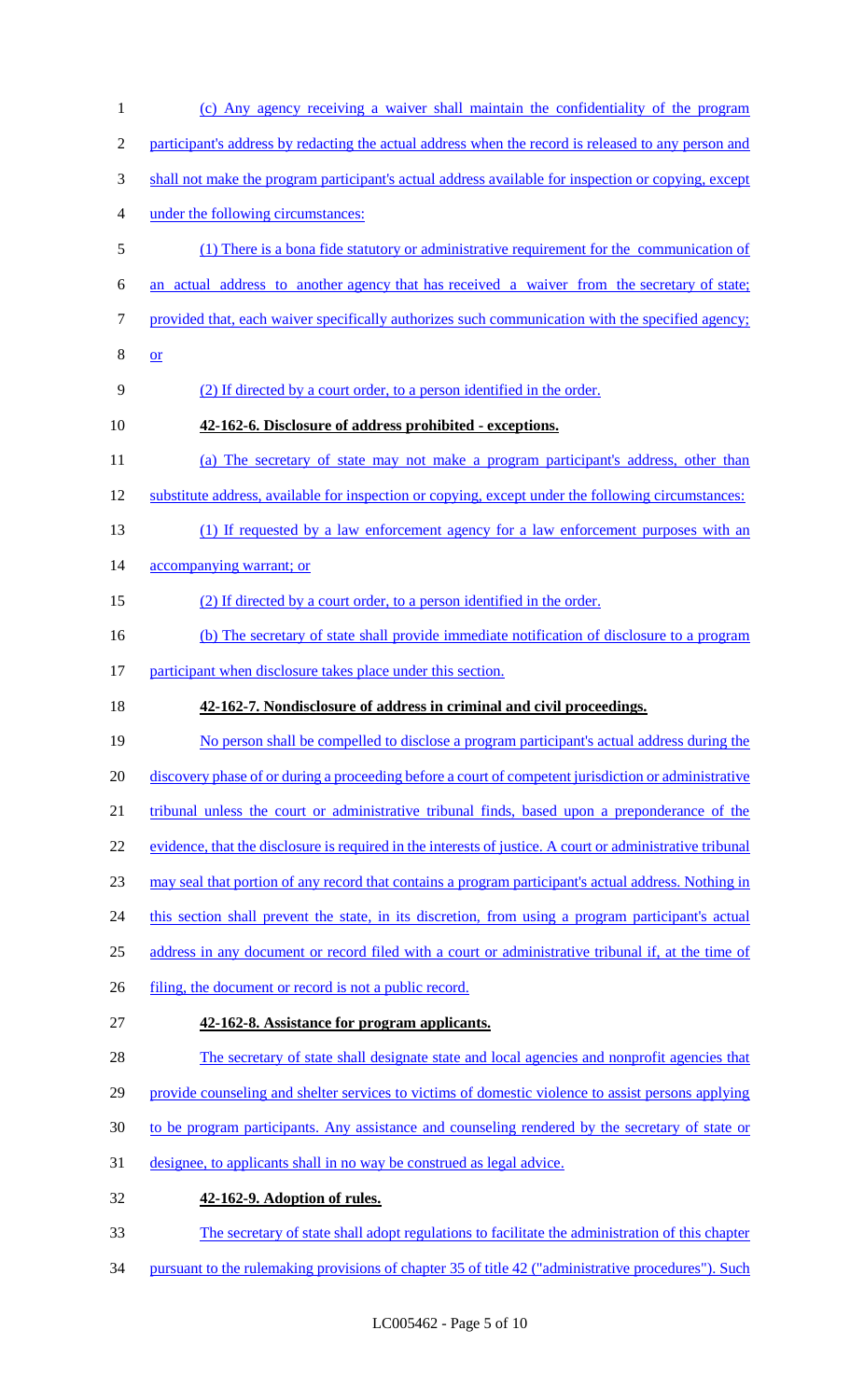- 1 rules shall include, at a minimum, procedures for renewing participation in the program every five
- (5) years, procedures for appealing a cancellation of program participation, and a secure procedure
- for ensuring that requests for withdrawal are legitimate.
- 

#### **42-162-10. Civil liability for knowing and intentional disclosure.**

- No person shall knowingly and intentionally obtain or disclose a program participant's
- actual address knowing that they were not authorized to do so. A person who violates this section
- shall be assessed a civil penalty of not more than five thousand dollars (\$5,000). Each unauthorized
- disclosure shall constitute a separate civil violation. Nothing in this section shall preclude criminal
- prosecution for a violation.
- 

## **42-162-11. Good faith handling of mail - Protection from civil liability.**

- 11 The secretary of state or any member of the department of state who reasonably and in
- good faith handles any process or mail on behalf of a participant in accordance with this chapter
- shall be immune from any civil liability which might otherwise result by reason of such actions.
- SECTION 2. Sections 17-28-1, 17-28-2, 17-28-3, 17-28-4, 17-28-5, 17-28-6, 17-28-7 and 17-28-8 of chapter 17-28 of the General Laws entitled "Address Confidentiality for Victims of
- Domestic Violence" are hereby repealed.
- **17-28-1. Purpose.**

18 The general assembly finds that persons attempting to escape from actual or threatened domestic violence frequently establish new addresses in order to prevent their assailants or probable 20 assailants from finding them. The purpose of this chapter is to enable victims of domestic violence 21 and members of their household to participate in the electoral process by providing address 22 confidentiality.

- **17-28-2. Definitions.**
- Unless the context clearly requires otherwise, the definitions in this section apply 25 throughout this chapter.
- (a) "Address" means a residential street address, of an individual, as specified on the 27 individual's application to be a program participant under this chapter.
- 28 (b) "Program participant" means a person certified as a program participant under § 17-28- $29 \frac{3}{2}$
- (c) "Victim of domestic violence" means an individual who has a restraining order issued by the family, superior, or district court pursuant to §§ 15-15-1, 15-15-9, or 8-8.1-3 or a domestic violence no contact order issued by the superior or district court pursuant to § 12-29-4 or a restraining order or no contact order issued by a court in another state for their protection and any 34 individual living within the same household as the recipient of the restraining order or no contact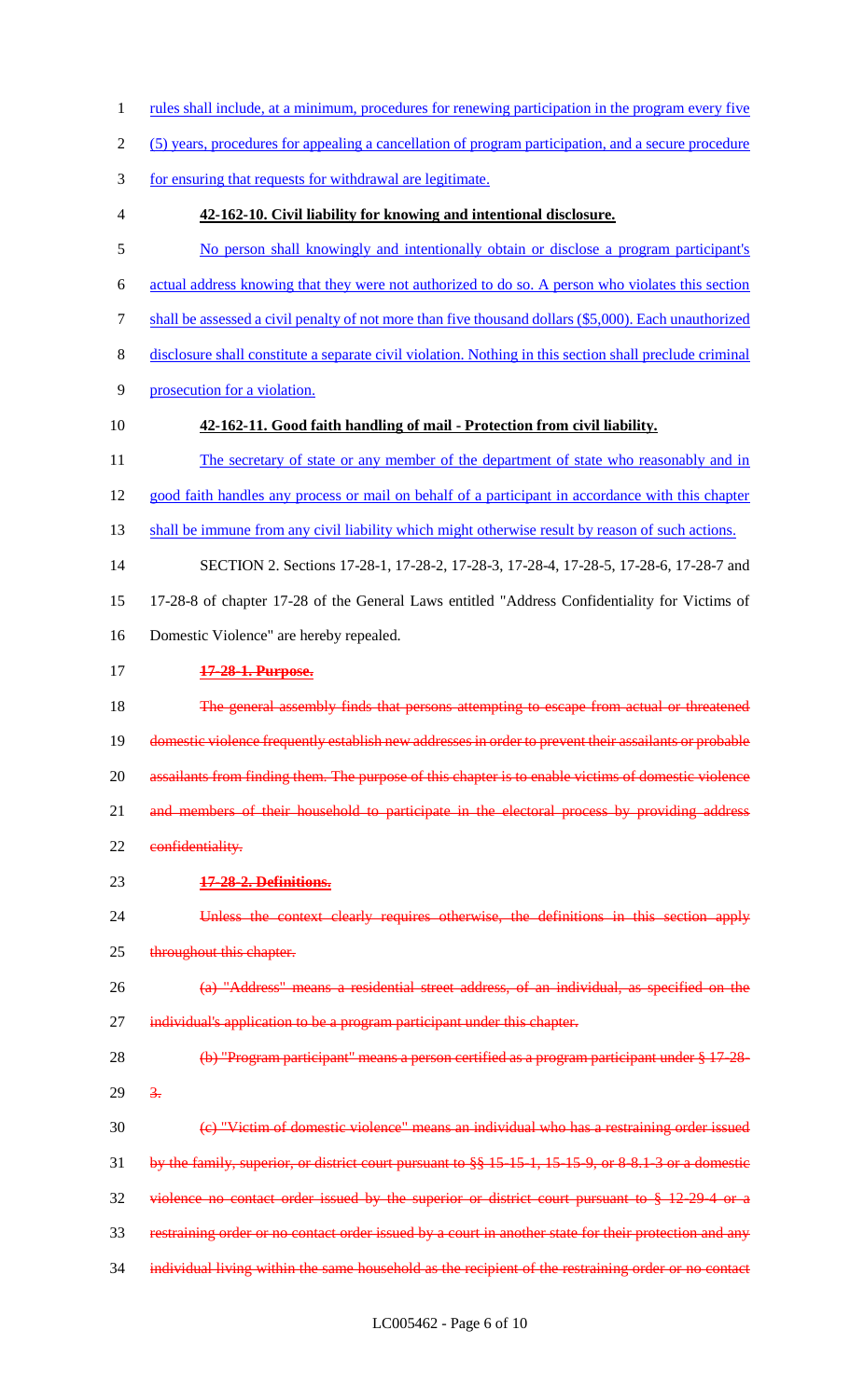order.

| $\overline{2}$ | 17-28-3. Address confidentiality program -- Application -- Certification.                                |  |  |  |  |  |  |  |  |
|----------------|----------------------------------------------------------------------------------------------------------|--|--|--|--|--|--|--|--|
| 3              | (a) An adult person who is a victim of domestic violence and any member of his/her                       |  |  |  |  |  |  |  |  |
| 4              | household may apply to the secretary of state to have an address designated by the secretary of state    |  |  |  |  |  |  |  |  |
| 5              | serve as the person's address. The secretary of state shall approve an application if it is filed in the |  |  |  |  |  |  |  |  |
| 6              | manner and on the form prescribed by the secretary of state and if it contains:                          |  |  |  |  |  |  |  |  |
| 7              | $(1)$ A sworn statement by the applicant:                                                                |  |  |  |  |  |  |  |  |
| 8              | (i) That the applicant is a victim of domestic violence, as defined in $§$ 17-28-2(c) of this            |  |  |  |  |  |  |  |  |
| 9              | chapter;                                                                                                 |  |  |  |  |  |  |  |  |
| 10             | (ii) That the applicant fears for his or her safety or his or her children's safety, or,                 |  |  |  |  |  |  |  |  |
| 11             | (iii) That the applicant resides in the same household as a victim of domestic violence, as              |  |  |  |  |  |  |  |  |
| 12             | defined in subsection $17-28-2(c)$ ; and                                                                 |  |  |  |  |  |  |  |  |
| 13             | (iv) That the individual who committed the domestic violence has knowledge that the                      |  |  |  |  |  |  |  |  |
| 14             | applicant lives in the same household as the victim of domestic violence, as defined in subsection       |  |  |  |  |  |  |  |  |
| 15             | $17 - 28 - 2(e)$ .                                                                                       |  |  |  |  |  |  |  |  |
| 16             | (2) The mailing address where the applicant can be contacted by the secretary of state, and              |  |  |  |  |  |  |  |  |
| 17             | the phone number or numbers where the applicant can be called by the secretary of state;                 |  |  |  |  |  |  |  |  |
| 18             | (3) The new address or addresses that the applicant requests not be disclosed for the reason             |  |  |  |  |  |  |  |  |
| 19             | that disclosure will increase the risk of domestic violence;                                             |  |  |  |  |  |  |  |  |
| 20             | (4) The signature of the applicant, and of any individual or representative of any office                |  |  |  |  |  |  |  |  |
| 21             | designated in writing under § 17-28-6 who assisted in the preparation of the application, and the        |  |  |  |  |  |  |  |  |
| 22             | date on which the applicant signed the application.                                                      |  |  |  |  |  |  |  |  |
| 23             | (b) Applications shall be filed with the office of the secretary of state.                               |  |  |  |  |  |  |  |  |
| 24             | (c) Upon filing a properly completed application, the secretary of state shall certify the               |  |  |  |  |  |  |  |  |
| 25             | applicant as a program participant. Applicants shall be certified for four (4) years following the       |  |  |  |  |  |  |  |  |
| 26             | date of filing unless the certification is withdrawn or invalidated before that date. The secretary of   |  |  |  |  |  |  |  |  |
| 27             | state shall establish by rule a renewal procedure.                                                       |  |  |  |  |  |  |  |  |
| 28             | (d) A person who falsely attests in an application that disclosure of the applicant's address            |  |  |  |  |  |  |  |  |
| 29             | would endanger the applicant's safety or the safety of the applicant's children, or who knowingly        |  |  |  |  |  |  |  |  |
| 30             | provides false or incorrect information upon making an application, shall be punished by a fine of       |  |  |  |  |  |  |  |  |
| 31             | not more than five hundred dollars (\$500).                                                              |  |  |  |  |  |  |  |  |
| 32             | 17-28-4. Certification cancellation.                                                                     |  |  |  |  |  |  |  |  |
| 33             | (a) If the program participant obtains a name change, he or she shall lose certification as a            |  |  |  |  |  |  |  |  |
|                |                                                                                                          |  |  |  |  |  |  |  |  |

program participant.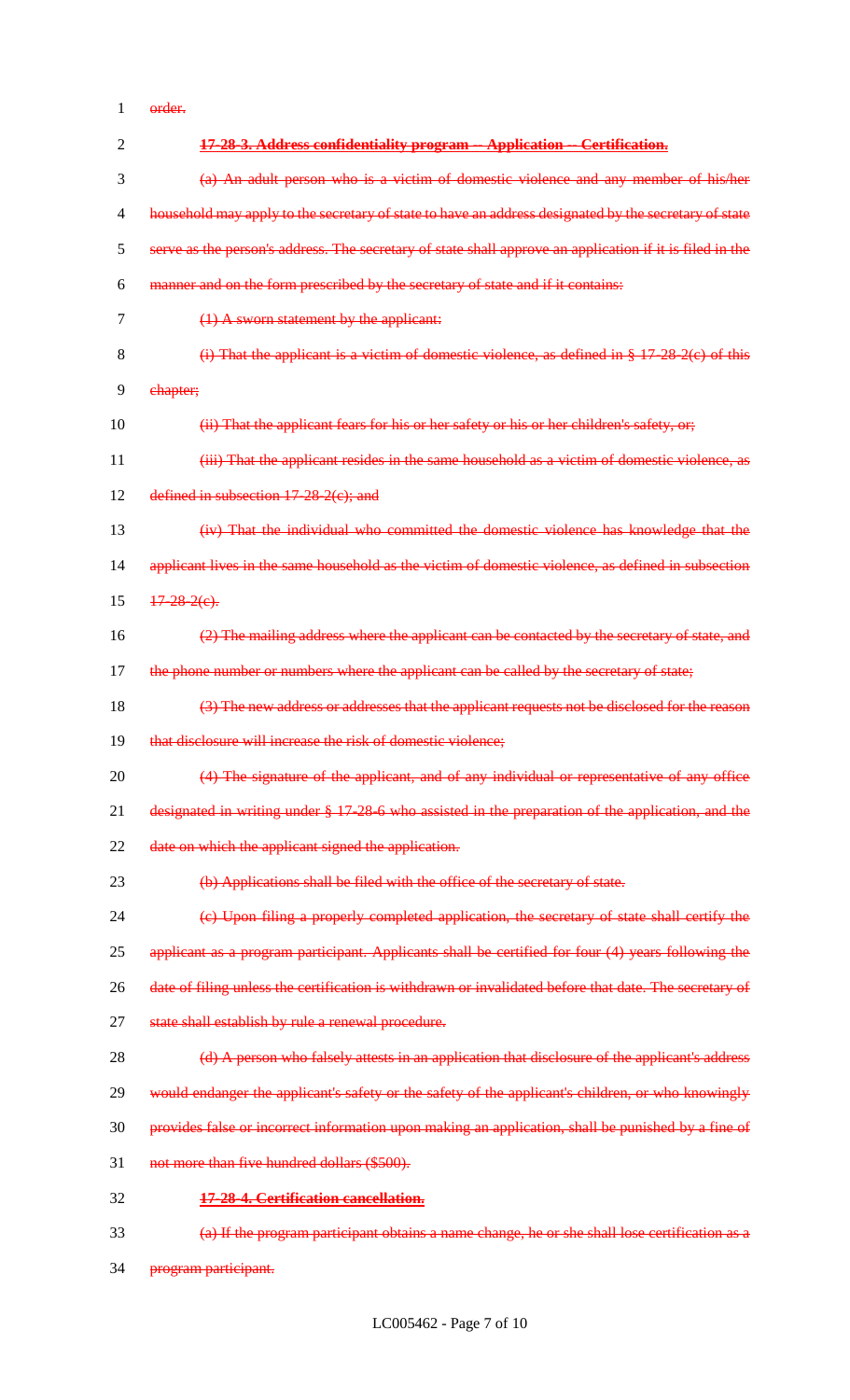(b) The secretary of state may cancel a program participant's certification if there is a change in the residential address from the one listed on the application, unless the program participant provides the secretary of state with seven (7) days' prior notice of the change of address. (c) The secretary of state may cancel certification of a program participant if mail forwarded by the secretary to the program participant's address is returned as non-deliverable. (d) The secretary of state shall cancel certification of a program participant who applies using false information. **17-28-5. Voting by program participant -- Use of designated address by board of canvassers.** 10 (a) A program participant qualified to vote may apply for a mail ballot for all elections in 11 the city or town in which that individual resides in the same manner as mail ballot voters who 12 qualify under § 17-20-1 et seq. The program participant may use his or her designated address on the mail ballot application. The board of canvassers shall transmit the ballot to the program participant at the address designated in the application. Neither the name nor the address of a program participant shall be included in any list of registered voters available to the public. (b) The board of canvassers may not make the participant's address contained in voter 17 registration records available for public inspection or copying except under the following circumstances: (1) If requested by a law enforcement agency, to the law enforcement agency; and 20 (2) If directed by a court order, to a person identified in the order. **17-28-6. Disclosure of address prohibited -- Exceptions.** The secretary of state may not make a program participant's address, other than the address designated by the secretary of state, available for inspection or copying, except under the following circumstances: 25 (1) If requested by a law enforcement agency, to the law enforcement agency; (2) If directed by a court order, to a person identified in the order; and (3) If certification has been canceled. **17-28-7. Assistance for program applicants.** 29 The secretary of state shall designate state and local agencies and nonprofit agencies that provide counseling and shelter services to victims of domestic violence to assist persons applying 31 to be program participants. Any assistance and counseling rendered by the office of the secretary of state or its designee to applicants shall in no way be construed as legal advice. **17-28-8. Adoption of rules.** The secretary of state and board of elections shall adopt rules to facilitate the administration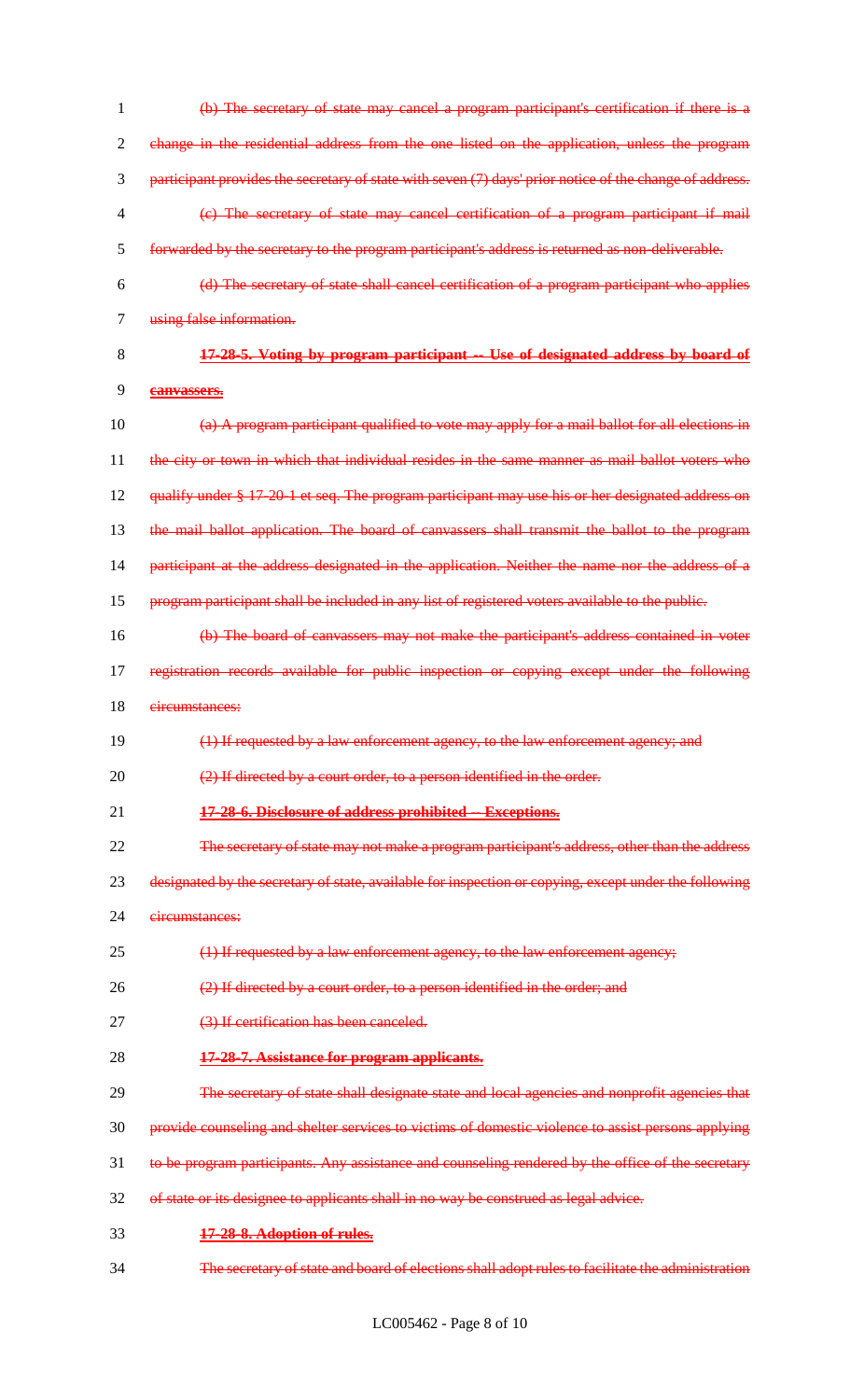1 of this chapter by state and local agencies and boards of canvassers.

|  |  |  |  | SECTION 3. Chapter 17-28 of the General Laws entitled "Address Confidentiality for |  |
|--|--|--|--|------------------------------------------------------------------------------------|--|
|  |  |  |  |                                                                                    |  |

- 3 Victims of Domestic Violence" is hereby amended by adding thereto the following section:
- 4 **17-28-9. Voting by participant in the address confidentiality program.**
- 5 (a) A participant in the address confidentiality program established by chapter 162 of title
- 6 42 who is qualified to vote may apply for a mail ballot for all elections in the city or town in which
- 7 that individual resides in the same manner as mail ballot voters who qualify under chapter 20 of
- 8 title 17. The program participant may use their substitute address on the mail ballot application.
- 9 The board of canvassers shall transmit the ballot to the program participant at the address
- 10 designated in the application.
- 11 (b) No election official shall release a program participant's actual address. Neither the
- 12 name nor the address of a program participant shall be included in any list of registered voters
- 13 available to the public.
- 14 (c) The secretary of state and the board of elections may adopt any rules or regulations
- 15 deemed necessary to facilitate administration of this section.
- 16 SECTION 4. This act shall take effect upon passage.

======== LC005462 ========